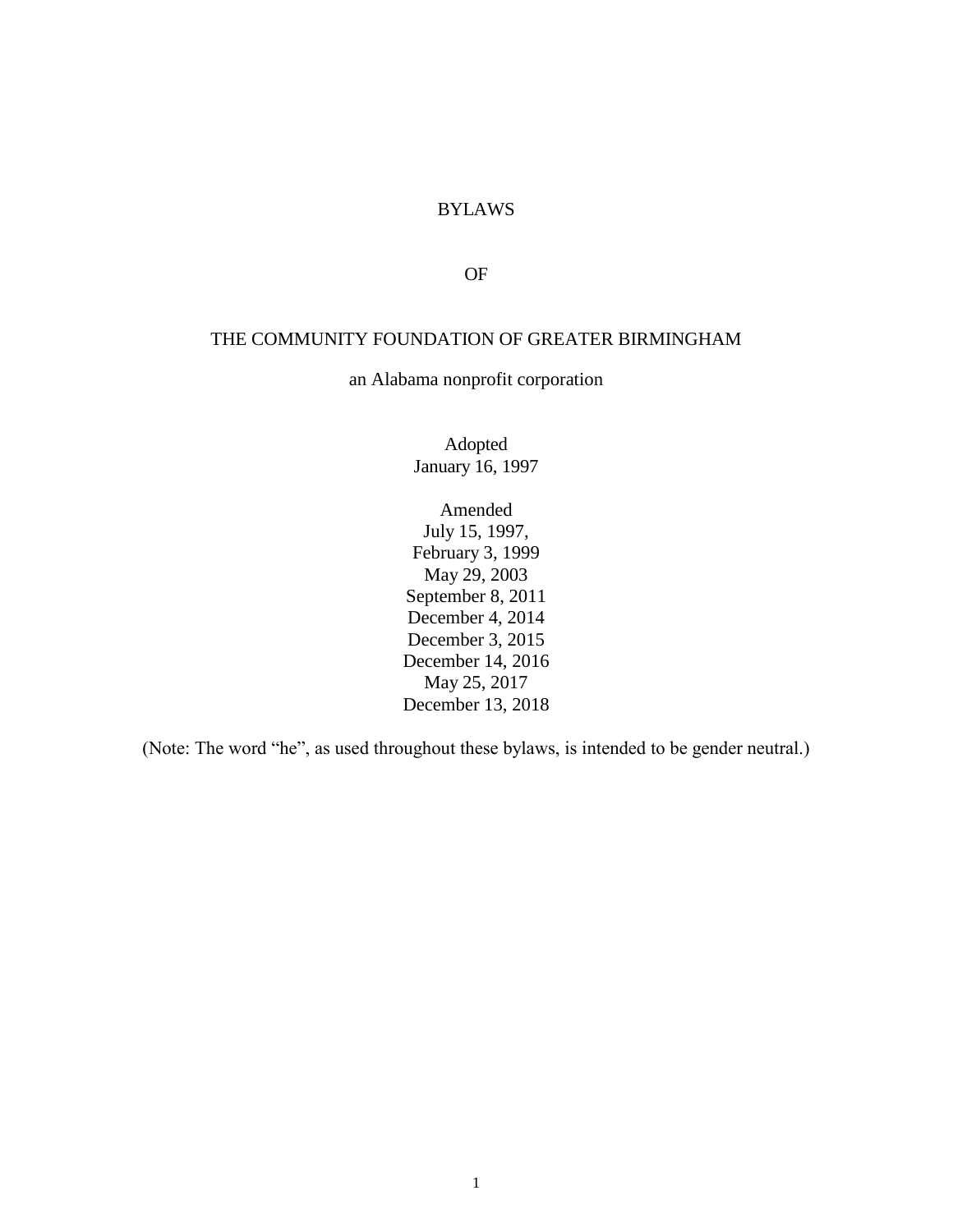## TABLE OF CONTENTS

Article I. Offices

- Article II. Board of Directors
	- Section 2.1 Management of Foundation
	- Section 2.2 General Powers
	- Section 2.3 Composition of the Board
	- Section 2.4 Number and Tenure
	- Section 2.5 Chairman
	- Section 2.6 Vacancies
	- Section 2.7 Removal of Board Member
	- Section 2.8 Annual Meetings
	- Section 2.9 Regular and Special Meetings
	- Section 2.10 Meeting by Telephone
	- Section 2.11 Ouorum
	- Section 2.12 Acts of the Board
	- Section 2.13 Action Without a Meeting
	- Section 2.14 Committees of Directors
	- Section 2.15 Executive Committee
	- Section 2.16 Compensation
	- Section 2.17 Loans to Employees and Directors
- Article III. Waiver of Notice
- Article IV. Officers
	- Section 4.1 Positions
	- Section 4.2 Election and Term of Office
	- Section 4.3 Vacancies
	- Section 4.4 Removal
	- Section 4.5 Duties of Officers
	- Section 4.6 Compensation

### Article V. General

- Section 5.1 Fiscal Year
- Section 5.2 Checks
- Section 5.3 Deposits
- Section 5.4 Corporate Seal
- Section 5.5 Voting of Foundation's Securities
- Section 5.6 Gifts
- Section 5.7 Limitation on Pecuniary Obligations
- Section 5.8 Additional Organizations
- Article VI. Exculpation of Directors
	- Section 6.1 Acts of Director
	- Section 6.2 Acts of Other Directors
	- Section 6.3 Indemnification of Directors, Officers and Others
	- Section 6.4 Insurance
- Article VII. Amendment of Bylaws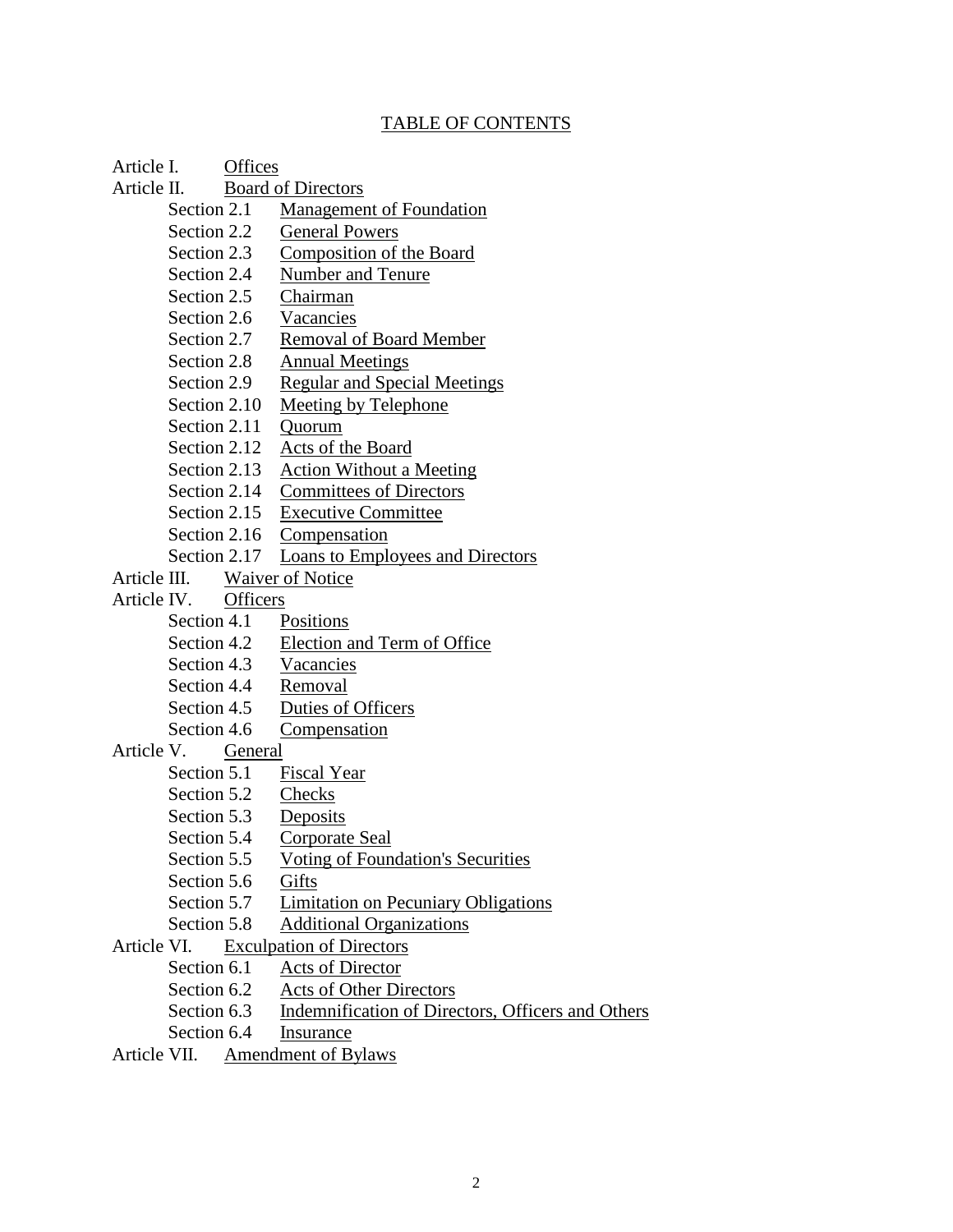### Article I. Offices

The principal office of The Community Foundation of Greater Birmingham (hereinafter referred to as "The Community Foundation") shall be located at 2100 First Avenue North, Birmingham, Alabama 35203. The Community Foundation may have such other offices, within the State of Alabama, as the board of directors may determine or as the business of The Community Foundation may require.

The registered office of The Community Foundation, required by the Alabama Nonprofit Foundation Act to be maintained in the State of Alabama, may, but need not be, the same as its principal office in the State of Alabama. The address of the registered office may be changed from time to time by the board of directors in the manner provided in the Alabama Nonprofit Foundation Act.

### Article II. Board of Directors

Section 2.1 Management of Foundation. All corporate powers shall be exercised by or under the authority of, and the business and affairs of The Community Foundation shall be managed under the direction of, the board of directors except as otherwise provided by law or the Articles of Incorporation of The Community Foundation.

Section 2.2 General Powers. The board shall have authority and responsibility to make the services of The Community Foundation broadly available so as to receive from a diversity of donors a variety of contributions (deemed by it to be acceptable and conducive to the public interest); to arrange for annual audits of its accounts by certified public accountants; and to disseminate periodic reviews of its activities.

The board may accept any gift, grant, devise or bequest for educational, cultural, civic, health, human services, environmental, public and other charitable purposes pursuant to any instrument expressing a desire of the donor (a) as to the time when and the purpose for which the income and/or principal shall be distributed, and/or (b) as to the purpose for which the income and/or capital appreciation shall be used for a definite or indefinite period, and any such expressed desire of the donor shall be respected and observed, subject, however, in every case to the condition that if and whenever it shall appear to the directors that circumstances have so changed since the execution of the instrument containing any gift, grant, devise o**r** bequest as to render unnecessary, undesirable, impractical or impossible a literal compliance with the terms of such instrument, the directors may at any time or from time to time direct the application of such gift, grant, devise or bequest to such other educational, cultural, civic, health, human services, environmental, public and other charitable purpose, as, in their judgment, will most effectually accomplish the general purposes of The Community Foundation, without regard to and freed from any specific restriction, limitation or direction contained in such instrument.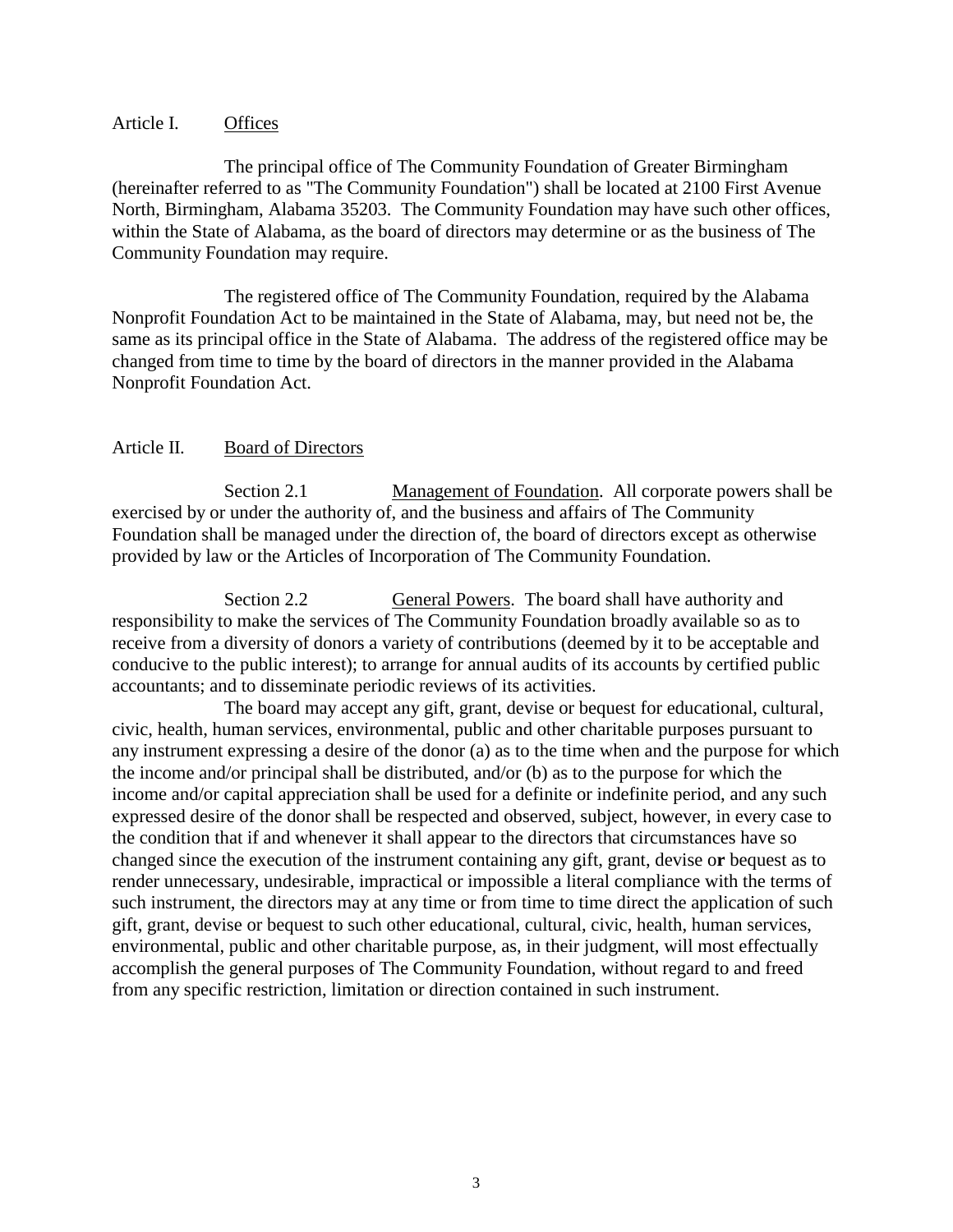The board shall have the power to replace any participating trustee, custodian, or agent for breach of fiduciary duty under the laws of the State of Alabama, and to replace any participating trustee, custodian, or agent for failure to produce a reasonable (as determined by the board) total rate of return (net income plus appreciation) with due regard for safety of principle, over a reasonable period of time (as determined by the board). As used in this Section, the phrase "return of net income" shall mean a return of net income (or appreciation where not inconsistent with The Community Foundation's need for current income), with due regard to safety of principal, in furtherance of the exempt purposes of The Community Foundation (except for assets held for the active conduct of The Community Foundation's exempt activities).

Except as otherwise specifically directed by any donor or testator, the income and/or principal from these funds shall be applied to or expended exclusively for such educational, cultural, civic, health, human services, environmental, public and other charitable purposes, as shall be directed in writing by the board of directors. The income and/or principal from such fund shall be applied and expended primarily within the area now or hereafter embraced by the Greater Birmingham Metropolitan Area in the State of Alabama, for the purposes herein set forth but it is recognized that the expenditure of said money may collaterally or coincidentally extend throughout the State of Alabama and even to the entire United States of America or the world. However, unless otherwise directed by a donor or testator the funds held hereunder and the income therefrom shall be principally applied and expended in the restricted area of the Greater Birmingham Metropolitan Area.

Section 2.3 Composition of the Board. The board shall strive through its membership to obtain broad and diverse representation within the greater Birmingham community, including individuals who have demonstrated that they possess a commitment to the educational, cultural, civic, health, human services, environmental, public and other charitable needs of the Greater Birmingham Metropolitan Area, a capacity to make wise judgments about the use of philanthropic endowments to benefit the people of the Greater Birmingham Metropolitan Area, an ability to participate effectively in the enhancement of the assets of The Community Foundation, and an ability, in general, to promote the mission of The Community Foundation. No person holding an elective public office which pays a salary shall be a member of the board, and if any member of the board shall be elected to a salaried public office, such member shall thereupon and without further action or proceedings whatever cease to be a member of the board. The board may consider the election of nonprofit employees to serve on the board where the board could potentially approve a grant. In such a case, nonprofit employees shall not total more than two board members at the time of election. However, should an existing board member become employed by a nonprofit organization after election, the number may exceed two. If this were to occur, the board member shall disclose such employment, and any nonprofit employee on the board shall be prohibited from serving on any grant committees where a potential conflict could exist.

Section 2.4 Number and Tenure.The number of directors constituting the board of directors shall be not less than sixteen (16) nor more than twenty (20), except that the number of directors may be twenty-one (21) to allow a Chairman to fulfill a two year term or to allow an immediate past Chairman to serve one additional year. Directors shall hold office for a term of three (3) years and until their successors shall have been duly elected and qualified or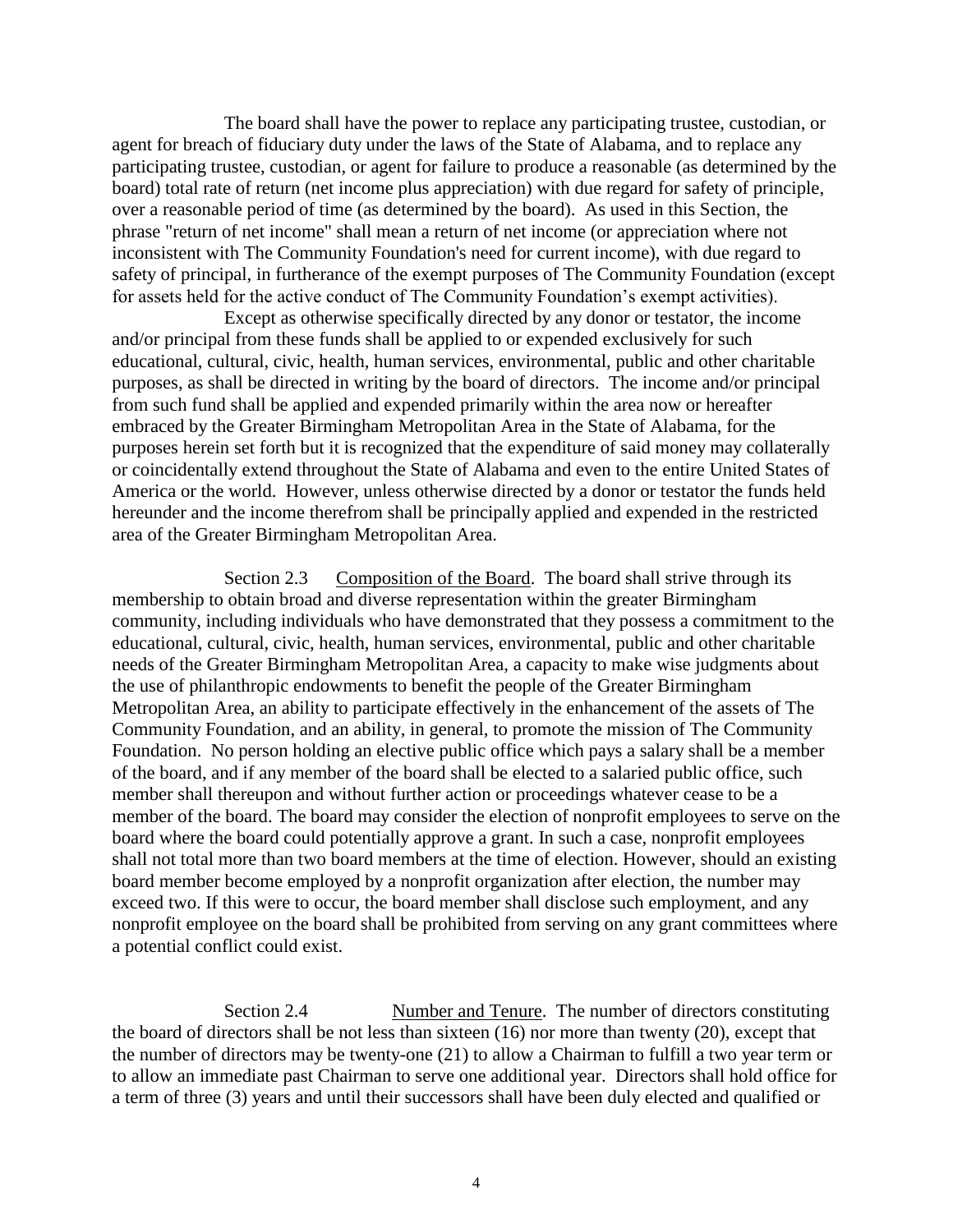until their deaths or until they shall resign or shall have been removed from office in the manner provided in the Articles of Incorporation of The Community Foundation. Each board member may serve for no more than two consecutive three-year terms.After serving for two consecutive three-year terms, a board member shall not be entitled to be re-elected to board membership for the next succeeding two calendar years, but may thereafter again be elected to the board for up to two more consecutive three-year terms.

Section 2.5 Chairman.The board members will select a Chairman from its membership at its annual meeting to serve for a term of two years and until a successor is selected, provided that the same person may be elected to serve one additional year.The Chairman shall preside at all meetings of the board, and in his absence, the Vice Chairman or other board member designated by the Chairman will preside at meetings of the board.The Chairman shall be authorized to appoint committees of the board from time to time, or to designate particular board members, to make recommendations to the entire board with respect to the affairs of The Community Foundation.

Section 2.6 Vacancies. Any vacancy occurring in the board of directors may be filled by the affirmative vote of a majority of the remaining directors though less than a quorum of the board of directors. A director elected to fill a vacancy shall be elected to serve for the unexpired term of his predecessor in office.

Section 2.7 Removal of Board Member. A member of the board may be removed at any meeting, with or without cause, by a vote of two-thirds (2/3rd) of all of the other members of the board.

Section 2.8 Annual Meetings. The annual meeting of the board of directors shall be held between November 15 and December 15 of each year on such date and at such time and place as shall be determined by resolution of the board of directors or by the Chairman for the purpose of electing directors and for the transaction of such other business as may come before the meeting. At least 30 days prior to the date of the annual meeting, the Chairman or the President of The Community Foundation shall give notice to each member of the board of directors of such meeting in the manner hereinafter provided setting forth the date, time, and place of the meeting. If the election of directors is not held on the day designated for the annual meeting of the board of directors, or at any adjournment thereof, the board of directors shall cause the election to be held at a special meeting of the board of directors as soon thereafter as may be conveniently held.

Section 2.9 Regular and Special Meetings. Regular meetings may be held upon such notice, if any, and at such time and place as shall be determined by resolution of the board of directors. Special meetings of the board of directors may be called by the Chairman or the President of The Community Foundation or by any two directors on ten days notice to each director. Such notice may be either (A) in writing delivered personally, by mailing to a director at his address as it appears in the records of The Community Foundation, by facsimile transmission or via electronic mail or (B) verbal given either in person or by telephone. The appropriate staff member, at the request of the Chairman or the President or any two directors, shall send such written notice and give such verbal notice on his or their behalf. If mailed, such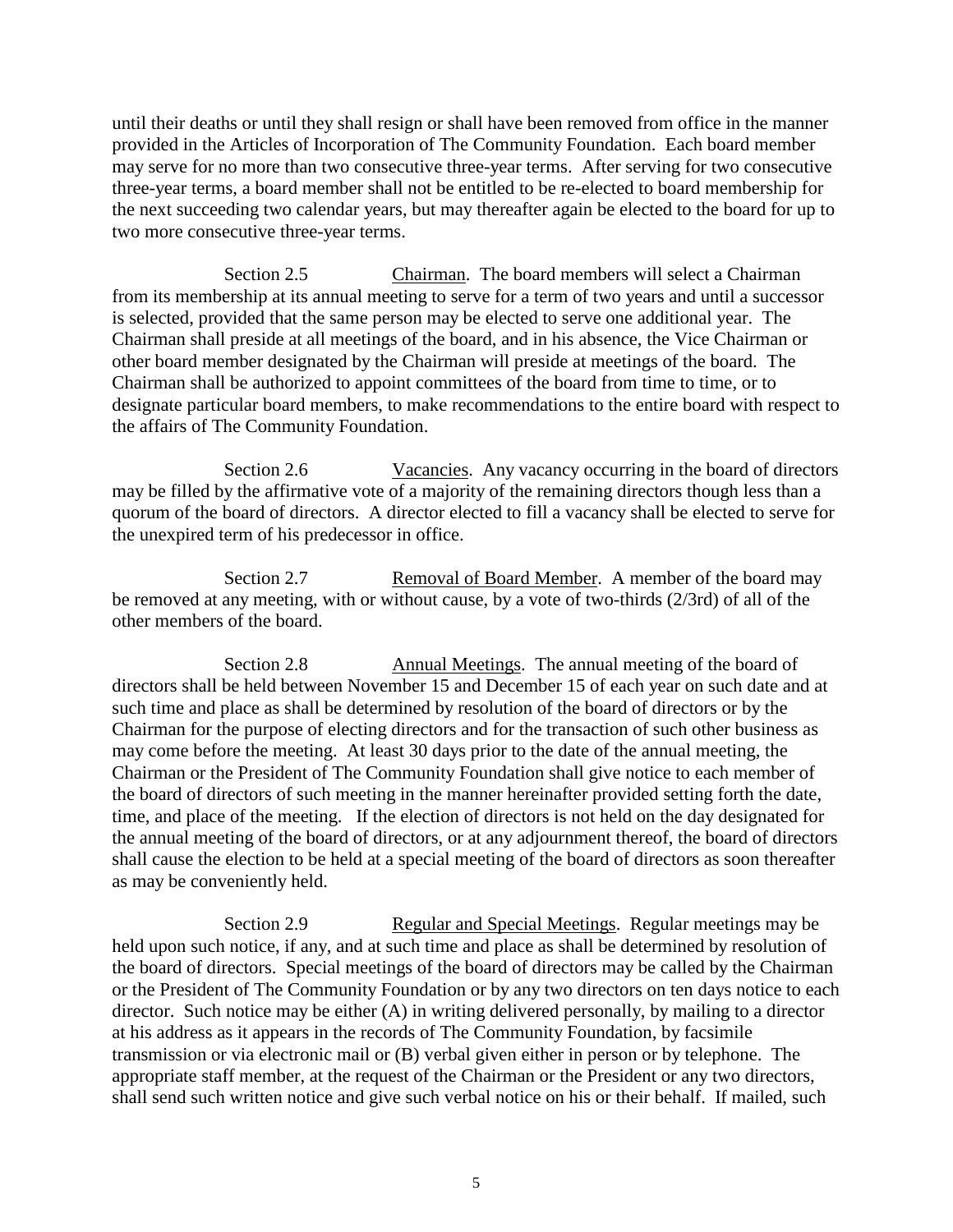notice shall be deemed to be delivered when deposited in the United States mail, so addressed, with postage thereon prepaid. If sent by facsimile, such notice shall be deemed to be delivered when the sender receives confirmation that such facsimile transmission is complete. If sent via electronic mail, such notice shall be deemed to be delivered when sent. Neither the business to be transacted at, nor the purpose of, any regular or special meeting of the board of directors need be specified in the notice, if any is required, of such meeting.

Section 2.10 Meeting by Telephone. Members of the board of directors or any committee designated thereby may participate in a meeting of such board or committee by means of a conference telephone or similar communications equipment by means of which all persons participating in the meeting can hear each other at the same time and participation by such means shall constitute presence in person at a meeting.

Section 2.11 Cuorum. A majority of the whole number of directors of the board shall constitute a quorum for the transaction of business at any meeting of the board of directors. If less than a majority is present at a meeting, a majority of the directors present may adjourn the meeting from time to time without further notice.

Section 2.12 Acts of the Board. The act of a majority of the directors present at a meeting at which a quorum is present shall be the act of the board of directors.

Section 2.13 Action Without a Meeting. Any action required or permitted to be taken by the board of directors or a committee thereof at a meeting may be taken without a meeting if the consent is given in writing with a signature (electronic or otherwise), setting forth the action so taken, and shall be signed by all of the directors or all of the members of the committee, as the case may be. Such consent must be unanimous by the directors or the members of such committee.

Section 2.14 Committees of Directors. The Chairman may designate one or more committees, each of which shall consist of one or more directors and may include additional representatives of the community to reflect both diversity and expertise as needed, which committees shall act at the direction of the board. Each committee member will be elected to serve for one year and may succeed himself without limit. Each committee Chairman must be a member of the board and will be nominated by the Executive Committee. Other board members will be nominated by the Executive Committee to serve on each committee. The board members who are members of each committee may nominate non-board committee members, who will be subject to the approval of the Executive Committee.

Section 2.15 Executive Committee. The Executive Committee will be composed of the Chairman, Vice Chairman, Secretary, Treasurer, immediate past Chairman, Chairman of each of the board standing committees, and additional at large members as designated by the Chairman. The at large member will be designated by the Chairman and must be a board member. The Executive Committee will be responsible for directing and overseeing personnel, board governance and planning functions. The Executive Committee will have full authority to act for the board between board meetings, except that the Executive Committee shall not have the authority to amend the bylaws, adopt a plan of merger, or approve the annual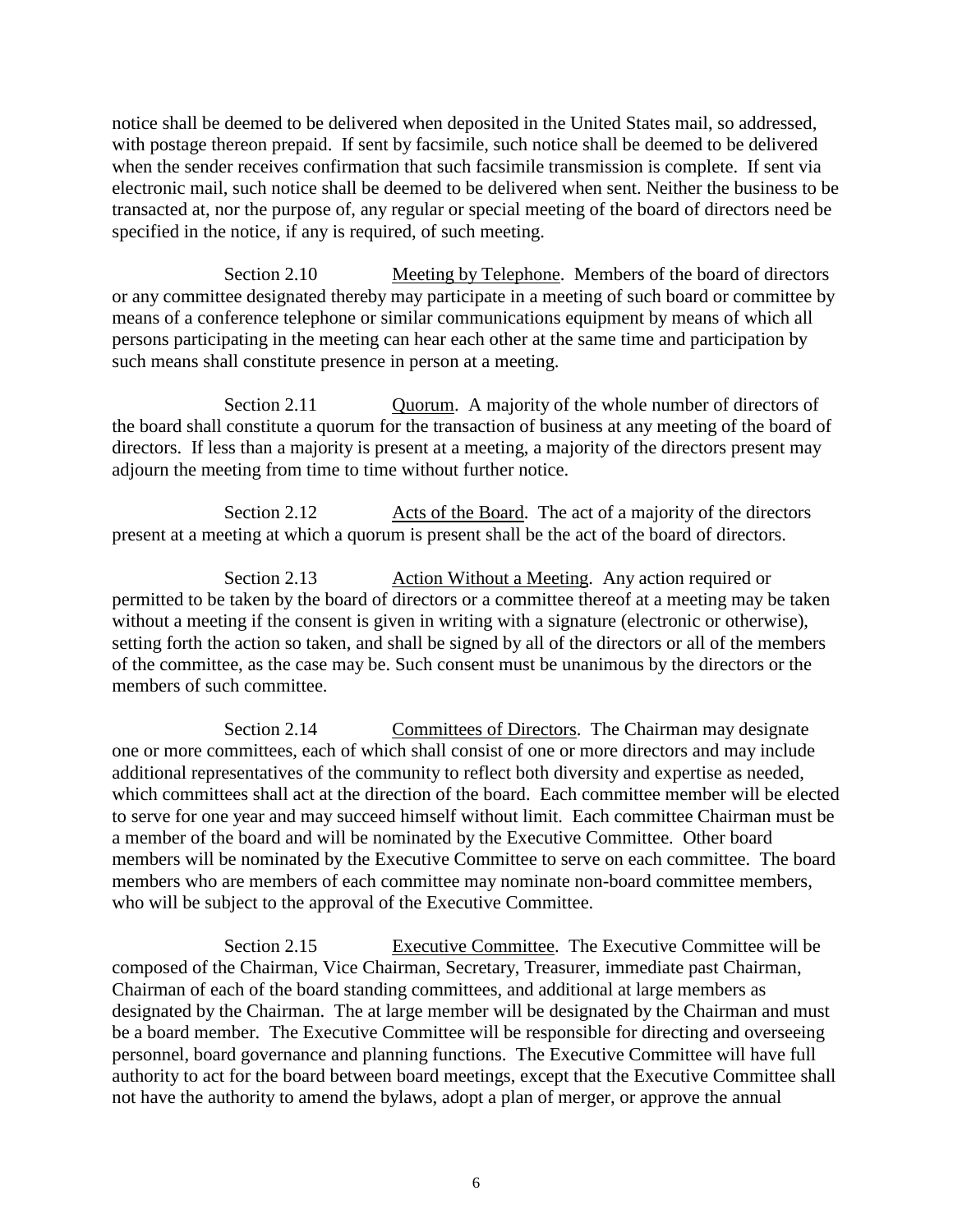budget.

Section 2.16 Compensation. The directors of The Community Foundation shall serve without compensation.

Section 2.17 Loans to Employees and Directors. The Community Foundation shall not lend money to its directors, officers or employees.

### Article III. Waiver of Notice

Whenever any notice is required to be given to any director of The Community Foundation under the provisions of the Alabama Nonprofit Foundation Act, the Articles of Incorporation of The Community Foundation, or these bylaws, a waiver thereof in writing signed by the person or persons entitled to such notice, whether before or after the time stated therein, shall be deemed equivalent to the giving of such notice. Neither the business to be transacted at, nor the purpose of, any regular or special meeting of the board of directors or any committee designated thereby need be specified in the waiver of notice. The attendance of a director at a meeting shall constitute a waiver of notice of such meeting, except where a director attends a meeting for the express purpose of objecting to the transaction of any business because the meeting is not lawfully called or convened.

### Article IV. Officers

Section 4.1 Positions. The officers of The Community Foundation shall be elected by the board of directors and shall consist of a Chairman**,** a President, a Vice Chairman and Vice President, a Secretary, a Treasurer, and such other officers and assistant officers as may be deemed necessary by the board of directors. Other than the office of Chairman or President, any two or more offices may be held by the same person.

Section 4.2 Election and Term of Office. The officers of The Community Foundation shall be elected by the board of directors at its annual meeting. Each officer shall hold office at the pleasure of the board of directors from the date of his or her election until the next annual meeting of the board of directors and until his or her successor shall have been duly elected and qualified or until his death or he or she shall resign or shall have been removed from office in the manner hereinafter provided, but in no event shall any one term be in excess of three years from election.

Section 4.3 Vacancies. A vacancy in any office may be filled by the board of directors.

Section 4.4 Removal. Any officer may be removed by the board of directors whenever in its judgment the best interests of The Community Foundation will be served thereby. Election or appointment of an officer shall not of itself create contract rights.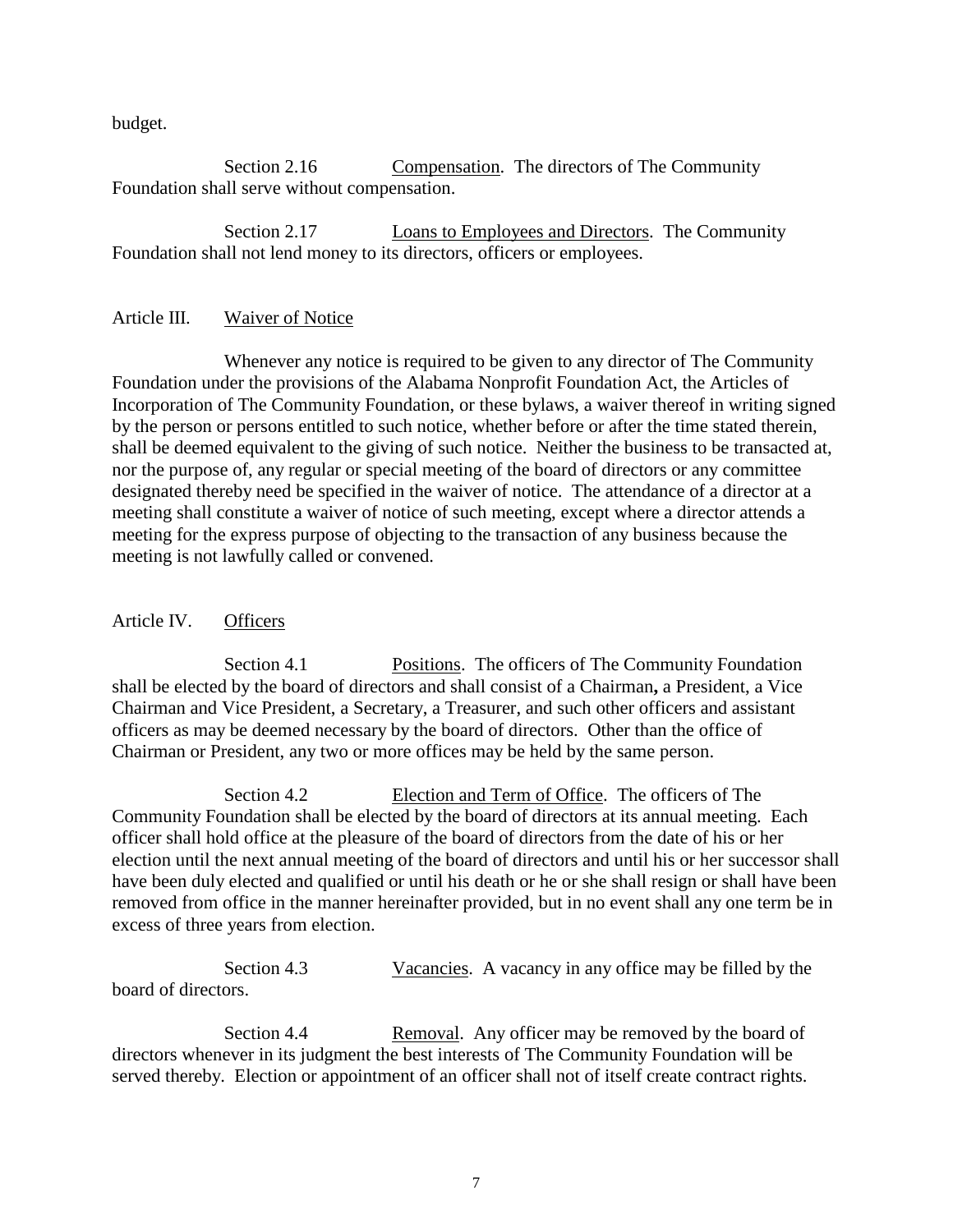Section 4.5 **Duties of Officers.** The officers of The Community Foundation**,** if and when elected by the board of directors of The Community Foundation, shall have the following duties:

(a) Chairman. The Chairman shall, when present, preside at all meetings of the board of directors. He may sign deeds, mortgages, bonds, contracts or other instruments on behalf of The Community Foundation except where required by law to be otherwise signed and executed and except where the signing and execution thereof shall be expressly delegated by the board of directors to some other officer or agent of The Community Foundation. In general, he shall perform all duties incident to the office of Chairman and such other duties as may be prescribed by the board of directors.

(b) President.The President shall be the chief executive officer of The Community Foundation and shall have general and active management of such areas and divisions of the business of The Community Foundation as may be designated by the board of directors and by the Chairman.The President shall carry into effect the orders of the Chairman. The President may sign deeds, mortgages, bonds, contracts or other instruments on behalf of The Community Foundation except where required by law to be otherwise signed and executed and except where the signing and execution thereof shall be expressly delegated by the board of directors to some other officer or agent of The Community Foundation.The President shall hire and discharge all employees. The President shall serve as an ex-officio member of the board and the Executive Committee and all board committees. The President shall be appointed upon majority vote of the board of directors present at a duly constituted board meeting and shall serve at the pleasure of the board.

(c) Vice Chairman and Vice President. The Vice Chairman and Vice President shall perform all duties incident to the office of Vice Chairman and such other duties as from time to time may be assigned to him by the Chairman or the board of directors. He shall, in the absence of the Chairman or in the event of his death or inability to act, perform the duties of the Chairman, and when so acting, shall have all the powers of and be subject to all the restrictions upon the Chairman.

(d) Secretary. The Secretary shall approve the minutes of the proceedings of the board of directors; shall oversee the giving of all notices in accordance with the provisions of these bylaws or as required by law**;** shall oversee the custody of the corporate records and of the seal of The Community Foundation; shall oversee the affixing of the seal of The Community Foundation to all documents, execution of which on behalf of The Community Foundation under its seal is duly authorized; and in general perform all duties incident to the office of Secretary and such other duties as from time to time may be assigned to him by the Chairman or the board of directors.

(e) Treasurer. The Treasurer shall oversee the custody of all funds and securities of The Community Foundation and in general perform all of the duties incident to the office of Treasurer and such other duties as from time to time may be assigned to him by the Chairman or the board of directors.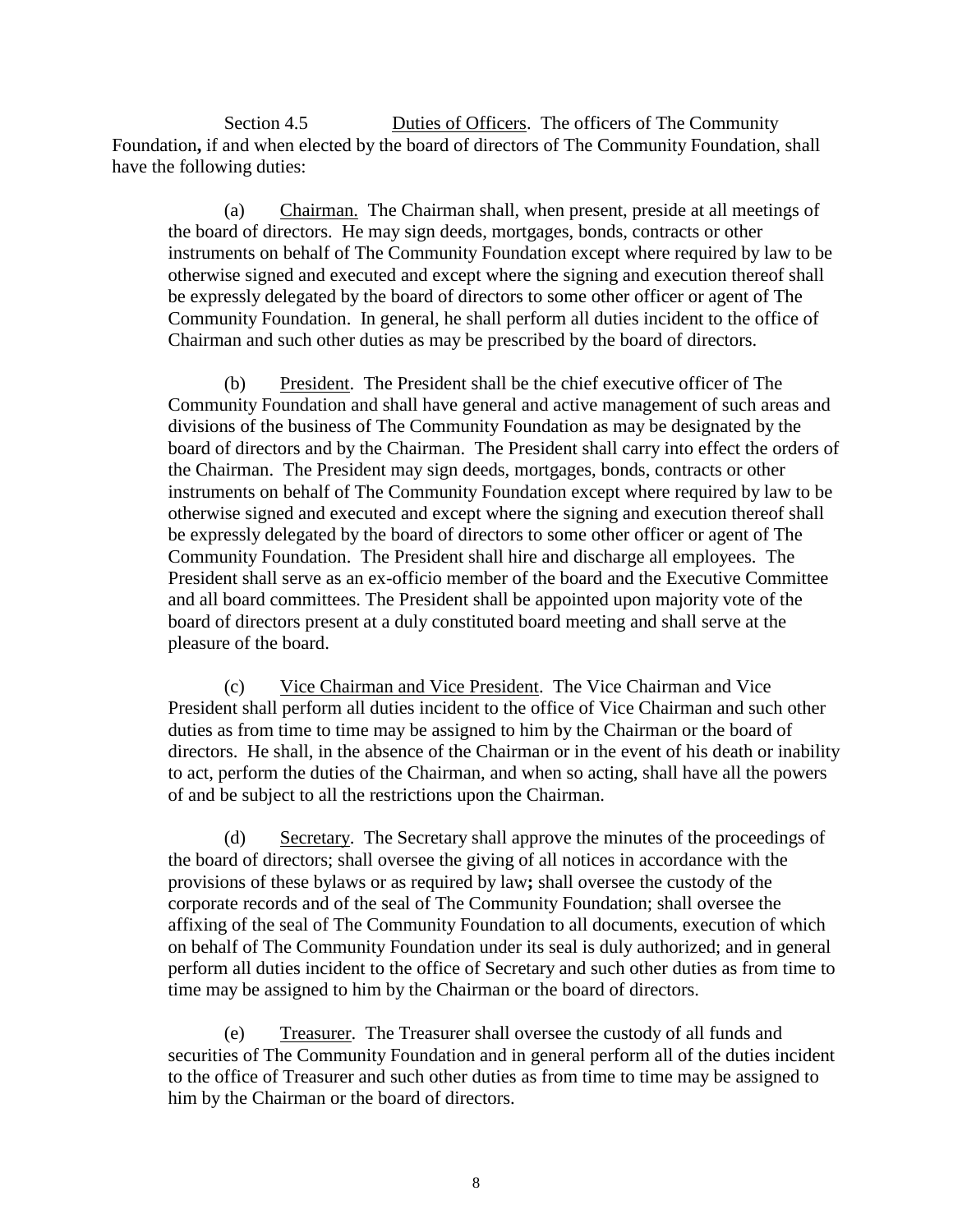Section 4.6 Compensation. Other than the President, the officers shall serve without compensation. The President shall be entitled to such compensation as the board of directors shall determine from time to time, and shall be entitled to receive a reasonable amount as reimbursement of expenses incurred in attending to his authorized duties.

Article V. General

Section 5.1 Fiscal Year. The fiscal year of The Community Foundation shall be the calendar year.

Section 5.2 Checks. All checks or demands for money and notes of The Community Foundation shall be signed by such officer or officers or such other person or persons as designated in the Procedures Manual.

Section 5.3 Deposits. All funds of The Community Foundation shall be deposited from time to time to the credit of The Community Foundation in one or more banks, trust companies or other depositories as the board of directors or the President may from time to time designate, upon such terms and conditions as shall be fixed by the board of directors or the President. The board of directors or the President may from time to time authorize the opening and keeping, with any such depository as may be designated by the board of directors or the President, of general and special bank accounts and may make such special rules and regulations with respect thereto, not inconsistent with the provisions of these bylaws, as the board of directors or the President may deem necessary.

Section 5.4 Corporate Seal. The board of directors shall select a corporate seal which shall have inscribed thereon the name of The Community Foundation, the words "Alabama" and "Corporate Seal," and such seal may include the date of incorporation of The Community Foundation. The seal may be used by causing it or a facsimile thereof to be impressed or affixed or in any manner reproduced.

Section 5.5 Voting of Foundation's Securities. Unless otherwise ordered by the board of directors, the Chairman, the Vice Chairman, the President, or such other officer as may be designated by the board of directors to act in the absence of the Chairman, the Vice Chairman or the President, shall have full power and authority on behalf of The Community Foundation to attend and to act and to vote, and to execute a proxy or proxies empowering others to attend and to act and to vote, at any meetings of security holders of any foundation in which The Community Foundation may hold securities, and at such meetings the President, or such other officer of The Community Foundation, or such proxy shall possess and may exercise any and all rights and powers incident to the ownership of such securities, and which as the owner thereof The Community Foundation might have possessed and exercised, if present. The Secretary may affix the corporate seal to any such proxy or proxies so executed by the President, or such other officer, and attest the same. The board of directors by resolution from time to time may confer like powers upon any other person or persons.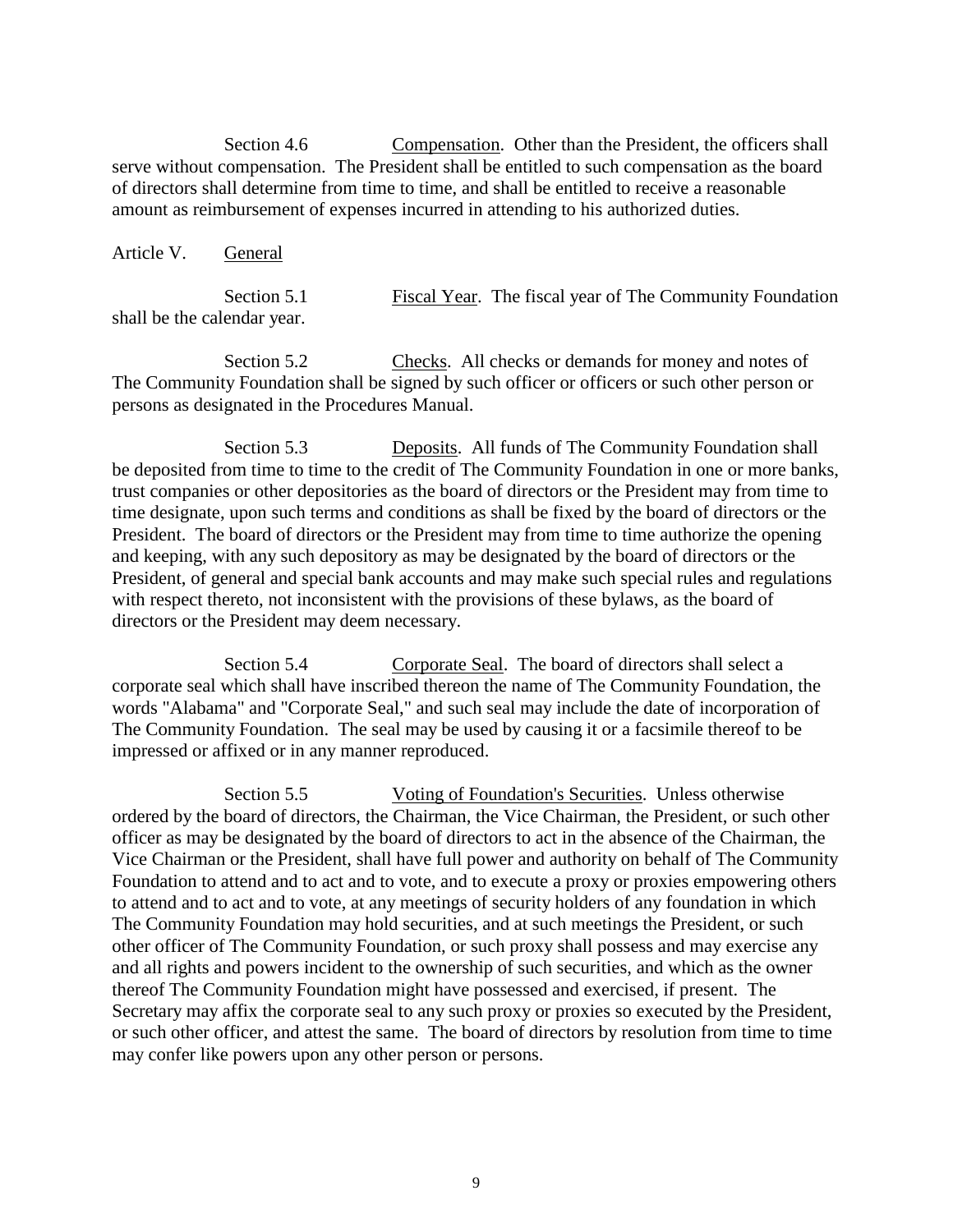Section 5.6 Gifts. The board of directors may accept on behalf of The Community Foundation, and in compliance with the Gift Acceptance Policy of The Community Foundation, any contribution, gift, bequest or devise for and consistent with the general purposes, or for and consistent with any specific purpose, of The Community Foundation.

Section 5.7 **Limitation on Pecuniary Obligations.** No pecuniary obligation of more than \$5,000 shall be undertaken by The Community Foundation without sanction by resolution of the directors duly adopted by the board of directors of The Community Foundation.

Section 5.8 Additional Organizations. The board of directors may authorize the formation of such subsidiary, auxiliary, associated and affiliated organizations as will in the opinion of the board of directors assist in effecting the charitable purposes of The Community Foundation. Each such authorization shall, regardless of its terms, be revocable at any time in the sole discretion of the board of directors.

## Article VI. Exculpation of Directors

Section 6.1 Acts of Director. No director shall be liable to anyone for any acts on behalf of The Community Foundation or any omissions with respect to The Community Foundation committed by such director, except for his or her own willful neglect or default.

Section 6.2 Acts of Other Directors. No director shall be liable to anyone for any act of neglect or default on the part of any one or more of the other directors in the absence of specific knowledge on the part of such director of such neglect or default.

Section 6.3 **Indemnification of Directors, Officers and Others.** The Community Foundation shall indemnify any member of the board of directors or officer or former member of the board of directors or former officer, or any person who is serving or who has served at the request of The Community Foundation as a director or officer of another foundation, whether such other foundation be for profit or not for profit, in which The Community Foundation owns shares of capital stock or of which it is a creditor, against expenses (including attorneys' fees) actually and reasonably incurred by him in connection with the defense of any action, suit or proceeding, civil or criminal, in which he is made a party by reason of his being or having been such director or officer, except in relation to matters as to which he shall have been adjudged in such action, suit or proceeding to be liable for negligence or misconduct in the performance of his duty with respect to the matter in which indemnity is sought. By order of the board of directors, The Community Foundation may, under comparable terms and limitations, indemnify employees and agents of The Community Foundation with respect to activities within the scope of their services.